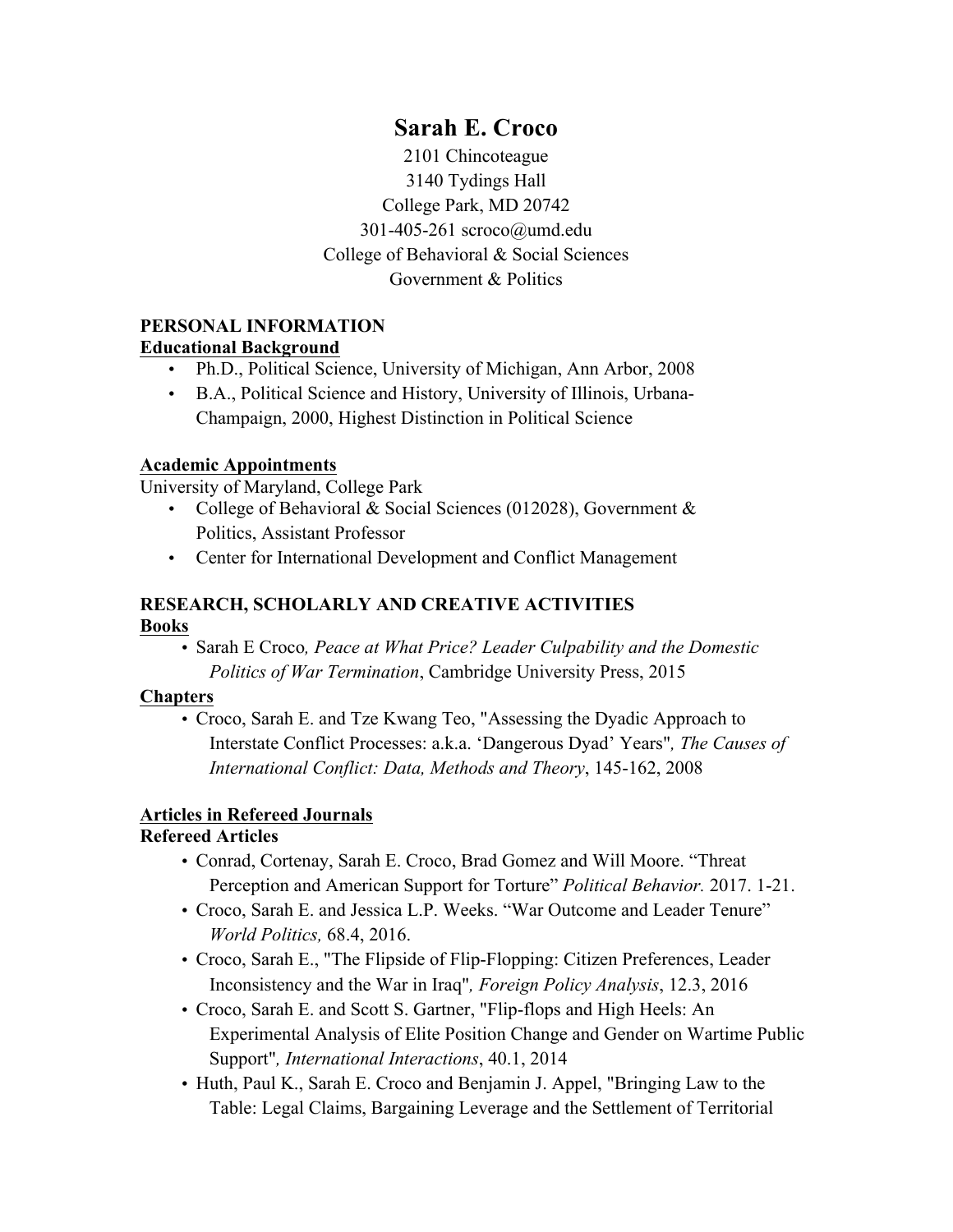Disputes Since 1945"*, The American Journal of Political Science*, 57.1: 90- 103, 2012

- Huth, Paul K., Sarah E Croco, and Benjamin J. Appel, "Law and the Use of Force in World Politics: The Varied Effects of Law on the Exercise of Military Power in Territorial Disputes"*, International Studies Quarterly*, 56.1: 17-31, 2012
- Croco, Sarah E., "The Decider's Dilemma: Leader Culpability, Domestic Politics and War Termination"*, The American Political Science Review*, 105.3: 457- 77, 2011
- Huth, Paul K., Sarah E. Croco and Benjamin J. Appel, "Does International Law Promote the Peaceful Settlement of International Disputes? Evidence from the Study of Territorial Conflicts Since 1945"*, The American Political Science Review*, 105.2: 415-36, 2011
- Huth, Paul K., Sarah E. Croco and Benjamin J. Appel, "Bear Any Burden? How Democracies Minimize the Costs of War"*, The Journal of Politics*, 72.2: 528- 44, 2010
- Valentino, Benjamin, Paul K. Huth and Sarah E. Croco, "Covenants without the Sword: International Law and the Protection of Civilians In Times of War"*, World Politics*, 58: 339-77, 2010
- Croco, Sarah E. and Tze Kwang Teo, "Assessing the Dyadic Approach to Interstate Conflict Processes: a.k.a. 'Dangerous Dyad' Years"*, Conflict Management and Peace Science*, 22: 5-18, 2005

# **Conferences, Workshops and Talks**

# **Invited Talks**

- Binghampton University, March 2018
- Northwestern University, January, 2017
- Georgetown University, March, 2015
- Princeton University, February, 2014
- American University, April, 2014
- Cornell University, March, 2013
- Rice University, May, 2012
- University of Pennsylvania, December, 2012
- Dartmouth College, May, 2012
- Harvard University, April, 2012
- University of Virginia, March, 2011
- University of Iowa, March, 2010
- University of Chicago, November, 2009
- The Pennsylvania State University, February, 2009

#### **National Conference Presentations (Most Recent)**

• American Political Science Association, September, 2013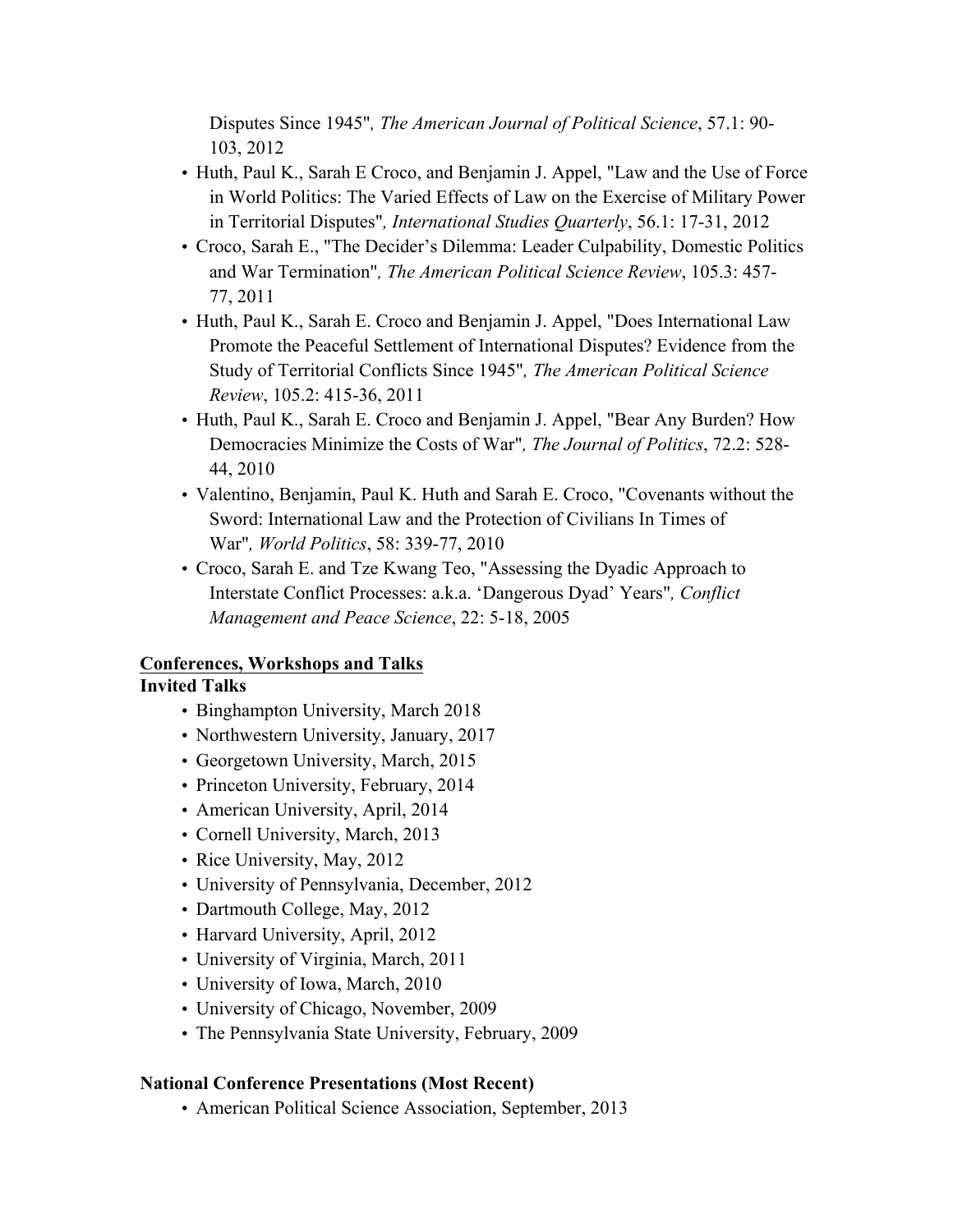- Midwest Political Science Association, April, 2013
- Midwest Political Science Association, April, 2012
- Midwest Political Science Association, April, 2011

# **Significant Works in Public Media**

#### **Commentary/Analysis**

- Sarah E. Croco and Jared A. McDonald. "Trump's Supporters Don't Care About His Flip-Flop on Syria. We Checked." *The Washington Post,* May 3, 2016.
- Sarah E. Croco and Scott S. Gartner, "Walking a Fine Line on Iraq", *The Baltimore Sun,* 2014, July
- Sarah E. Croco and Scott S. Gartner, "Mitt Romney's Flip-Flopping Didn't Hurt Him", *Christian Science Monitor*, 2012, November

### **Sponsored Research**

- Croco, Sarah With Benjamin Appel and Paul Huth, Behind the Legal Shield: International Law, Territorial Settlements and Domestic Punishment, National Science Foundation: Time-Sharing Experiments for the Social Sciences (TESS), 2009, PI
- Looking Weak in the War on Terror: Policy Reversals, Partisanship and International Reputations for Resolve, National Science Foundation: Time-Sharing Experiments for the Social Sciences (TESS), 2008, PI
- Changing Horses Midstream: Leadership Turnover, Public Opinion and War Termination, National Science Foundation: Time-Sharing Experiments for the Social Sciences (TESS), 2007, PI
- Veterans for Peace Dissertation Research Grant, 2006, PI

# **Submissions and Works in Progress**

# **Working Papers in Preparation**

- Croco, Sarah with Michael Hanmer and Jared McDonald, Foundations of Audience Costs: Understanding the Costs of Position Change
- Croco, Sarah with Candace Turitto, The Costs of Flip-Flopping?: How Issue Area and a History of Waffling Condition Citizens' Perceptions of Leaders
- Croco, Sarah with Jessica Liu, "War of Words: A Text-Based Analysis of the Wartime Speeches of US Leaders"
- Croco, Sarah with Andrew Bausch "Exploring Leader Culpability in a Laboratory Setting"

#### **TEACHING, MENTORING AND ADVISING Courses Taught**

• Government and Politics 100, Introduction to Scope and Methods, (300 students)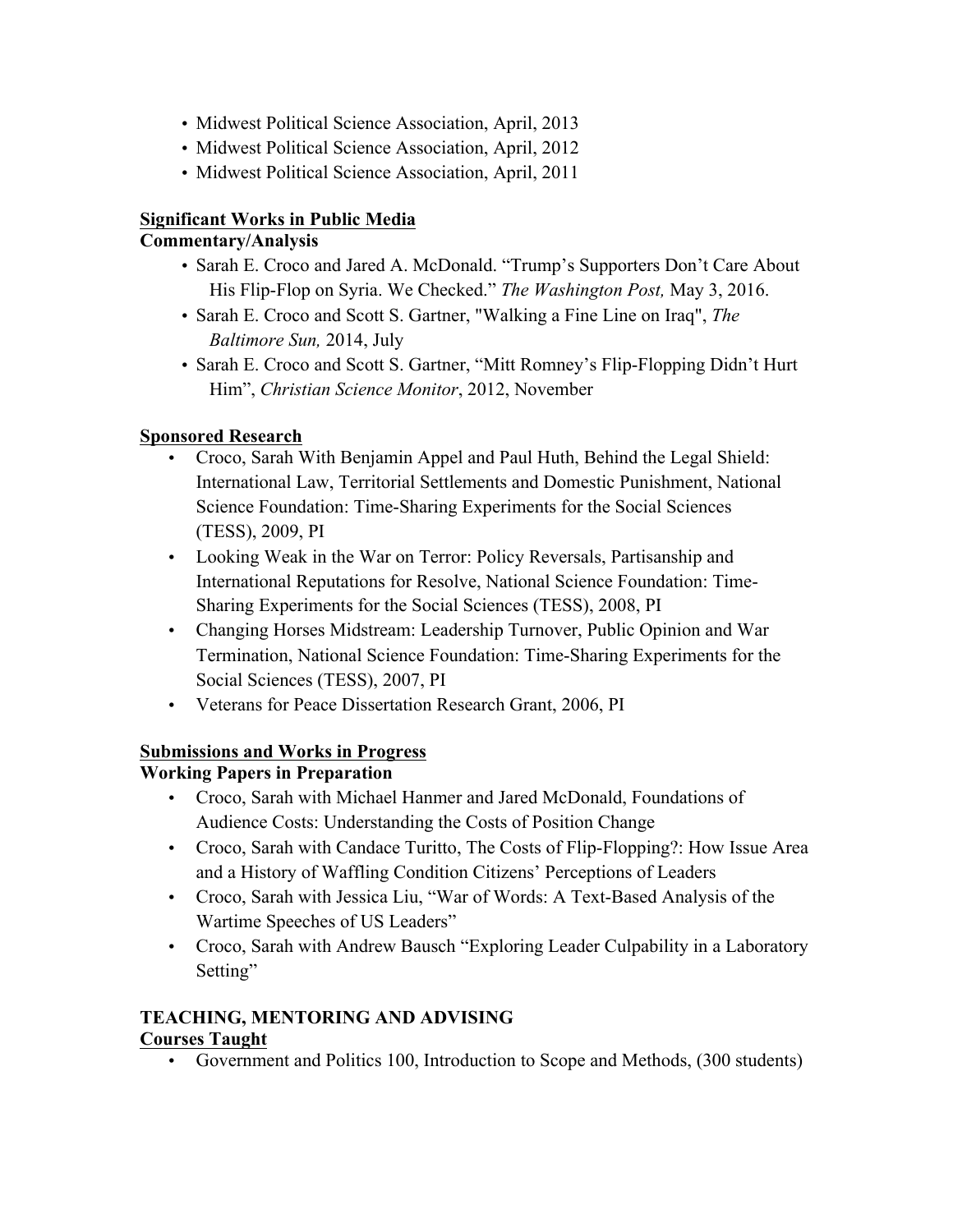- Government and Politics 409D, International Security and Research Design, (25 students)
- Government and Politics 409H, International Security and Research Design, (Honors) (20 students)
- Government and Politics 409L, International Security and Domestic Politics, (25 students)
- Government and Politics 700, Introduction to Scope and Methods, (20 students)

# **Teaching Innovations**

# **Course or Curriculum Development**

- Government and Politcs 421: Advanced Quantitative Methods Spring 2018
- Government and Politics 100: Introduction to Scope and Methods, Spring 2013
- Government and Politics 409 H: International Security and Research Design, (Honors) Fall 2013
- Government and Politics 700: Introduction to Scope and Methods, Fall 2009
- Government and Politics 409 D: International Security and Research Design, Fall 2008
- Government and Politics 409 L: International Security and Domestic Politics, Fall 2008

# **Advising: Research or Clinical**

# **Undergraduate**

- Rebecca Zorn Richardson, Honors Thesis, Spring 2010, Committee Member
- Marcus Johnson, Honors Thesis, Spring 2011, Committee Member
- Rachel Richardson, Honors Thesis Fall, 2013, Committee Member

# **Doctoral**

- Alyssa Prorok, Ph.D. 2013; tenure-track, University of Iowa, Committee Member
- Benjamin Appel, 2012; tenure-track, Michigan State University, Ph.D., Committee Member
- Peter White, Committee Member
- Joseph Braun, Committee Member
- Emma Cutrufello, Committee Member

# **SERVICE AND OUTREACH**

# **Editorships, Editorial Boards and Reviewing Activities**

# **Reviewing Activities for Journals and Presses**

• American Political Science Review; American Journal of Political Science; Journal of Politics; Journal of Peace Research; Journal of Conflict Resolution; International Studies Quarterly; Conflict Management and Peace Science; International Security; Foreign Policy Analysis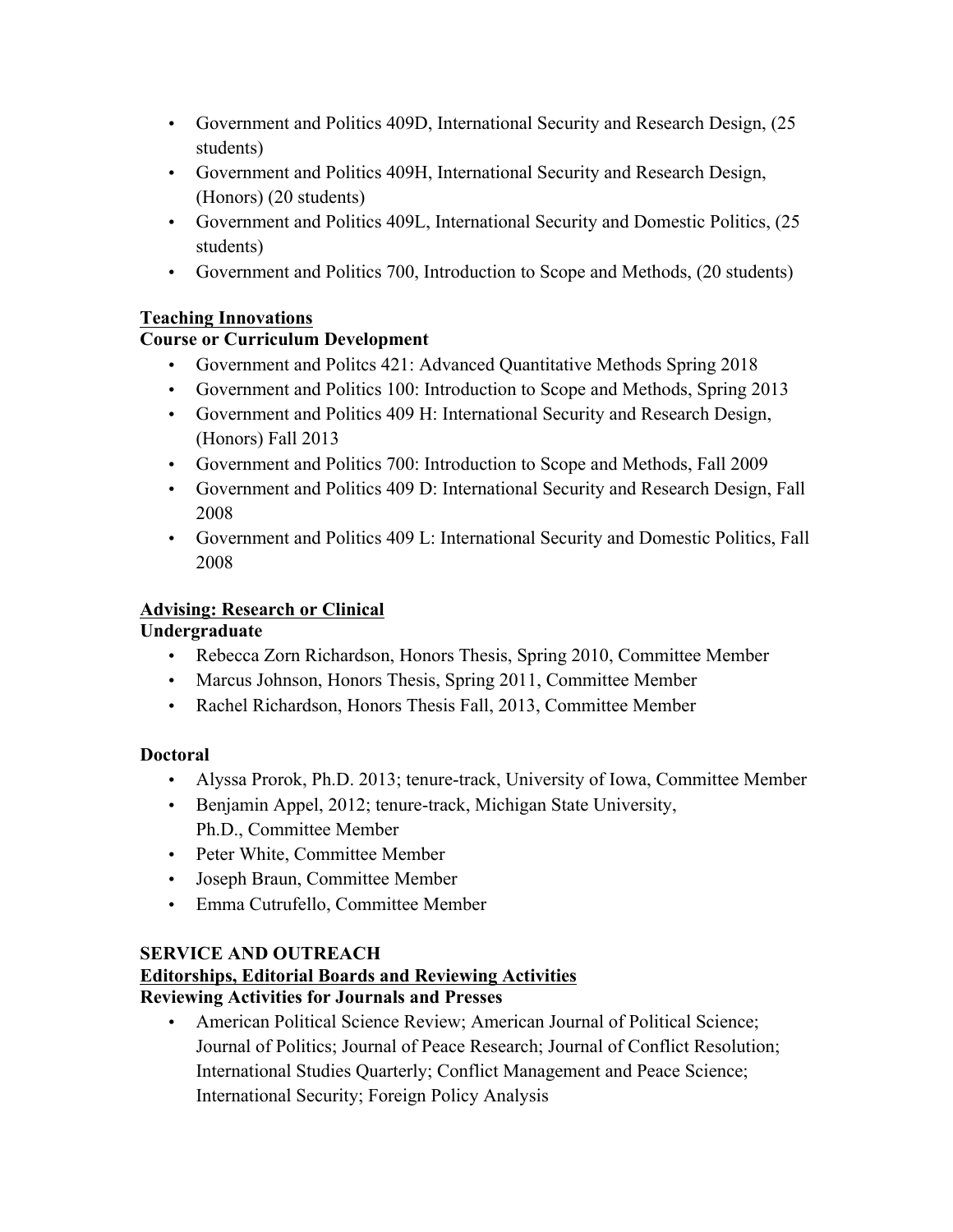• CQ Press, Oxford University Press

#### **Committees, Professional & Campus Service Campus Service - Department**

- Methods Field Chair Spring 2018
- International Relations Search Committee Chair Fall 2017
- International Relations Search Committee Member Fall 2017
- International Relations Subfield Co-Chair Fall 2017
- Undergraduate Affairs Committee, 2013-4
- CIDCM Faculty Workshop Organizer, 2013
- Graduate Studies Committee, 2008-10, 2011-13
- Chair, Junior Faculty Workshop, 2011-2
- International Relations Search Committee, 2010
- Salary Committee, 2008-9
- International Relations Search Committee, 2008

# **AWARDS, HONORS AND RECOGNITION**

### **Research Fellowships, Prizes and Awards**

- Dean's Research Initiative, College of Behavioral and Social Sciences UMD, With Michael Hanmer and Jared McDonald
- Elmer Plischke Annual Faculty Research Award, University of Maryland, 2012, (Annual award given to the Government and Politics faculty member with the most outstanding research record for the previous academic year.)
- College of Behavioral and Social Sciences Emerging Scholars Award, University of Maryland, 2012
- Dean's Initiative Grant, University of Maryland, (with Candace Turitto) (2011)
- Graduate School at the University of Maryland, College Park, 2010, One semester leave to work on a project with a graduate student (Benjamin Appel) as a coauthor
- Best Dissertation Award in the field of Strategic Studies, Committee for the Analysis of Military Operations and Strategy (CAMOS), 2009
- Horace Rackham Graduate School One-term Dissertation Grant, University of Michigan, 2007
- Department of Political Science Dissertation Research Grant, University of Michigan, 2006 & 2007
- Center for International and Comparative Studies Student Fellowship, University of Michigan, 2006
- Horace Rackham Graduate School Discretionary Grant, University of Michigan, 2006
- Summer Collaboration Grant, University of Michigan, (with Paul Huth) (2004)